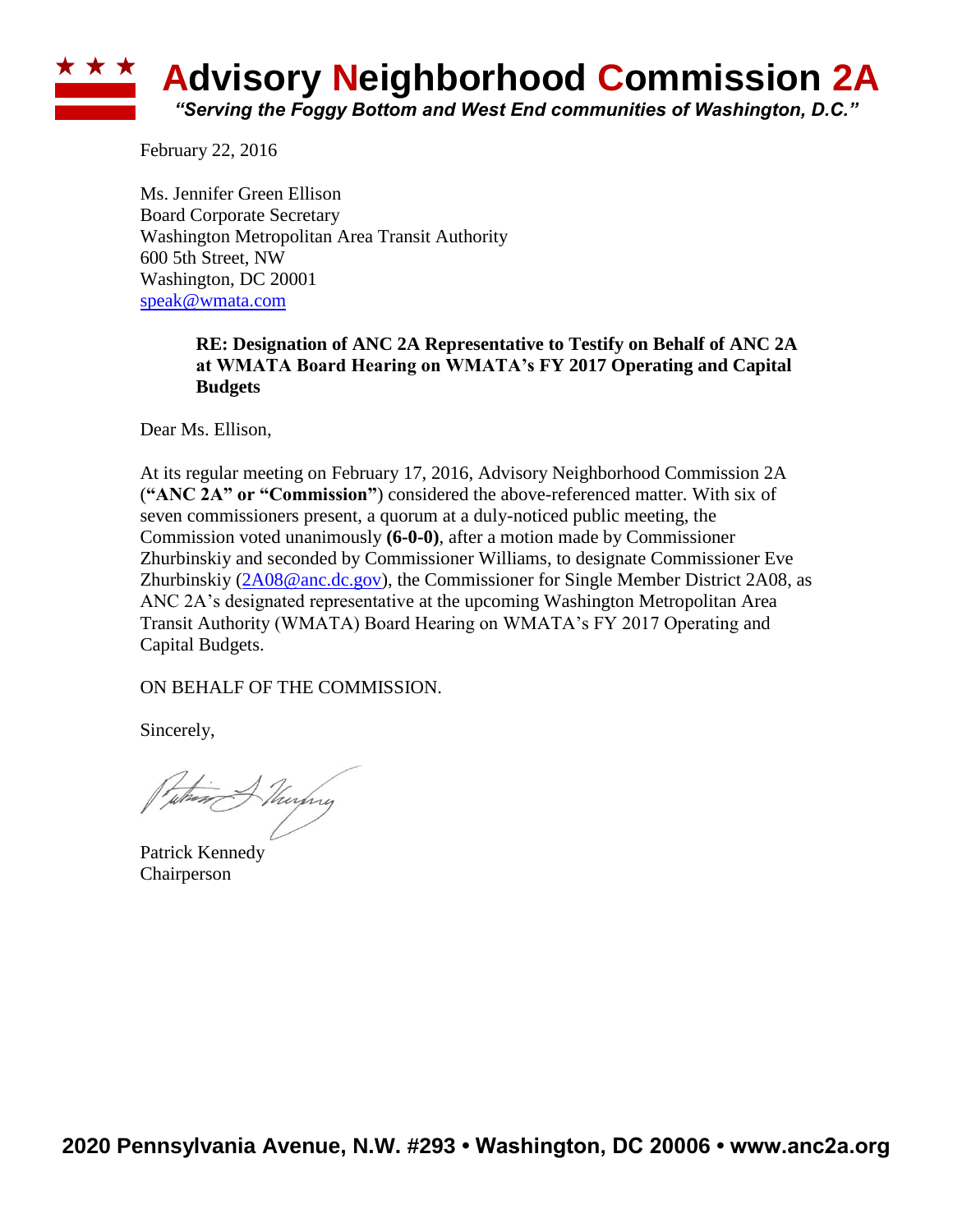

#### **WMATA Hearing on Proposed FY2017 Operating Budget**

Testimony by ANC 2A on the Proposed University Pass Program

Thank you for hosting this hearing on Metro's proposed budget, which includes the proposed University Pass. My name is Eve Zhurbinskiy and I represent ANC Single Member District 2A08, and am a sophomore at the George Washington University. I am pleased to be here tonight to convey ANC 2A's thoughts on the proposed University Pass.

At our November meeting, our ANC unanimously passed a resolution expressing our support to Councilmember Evans and Chairman Downey for this program. Our neighborhoods - Foggy Bottom and the West End - are home to D.C.'s largest university, and almost all of GW's approximately 10,000 undergraduate students reside within our ANC's boundaries. As such, our constituents stand to greatly benefit if this proposal is implemented.

GW was recently ranked the #1 school in the country for internships by the Princeton Review. Unfortunately, due to the cost of transportation, some students resort to cost savings measures when it comes to taking on an internship. I've talked to students who say they would be unable to intern for their dream organization if there was no transportation stipend offered. I've heard of students who walk 50 or so minutes to Capitol Hill for their unpaid internship because the cost of taking the Metro there every day is prohibitively expensive. A U-Pass would ensure that no student will have to choose between professional development and paying the cost of public transportation.

D.C. attracts tens of thousands of prospective college students every year due to its location. By implementing the U-Pass, students will be better equipped to utilize all the educational resources the city has to offer. A professor may be more inclined to have class at a museum, for example, if he or she knows that cost is not a barrier to student participation. The same may hold true when it comes to participating in service events around the city - students would be more likely to travel to a different neighborhood for community service if transportation costs were not a factor.

Most of GW's 14,000 graduate students, as well as some undergraduates, commute to the Foggy Bottom campus on a regular basis. For these commuter students, the U-Pass will bring considerable savings - in some cases, hundreds of dollars a month. A student who commutes from Takoma, for example spends \$120 a month on Metro to and from campus. As someone who has worked in East Falls Church since my first semester of college, I know that I personally would see cost savings in the vicinity of \$75 a month should this program be implemented. The resulting savings are likely to be reinvested in local businesses, benefiting communities across D.C and the region.

Though some students don't use Metro on a regular basis, this program will provide the incentive to boost student ridership rates and win back those who use rideshare services, provide the necessary revenue for Metro, and reduce pollution caused

## **2020 Pennsylvania Avenue, N.W. #293 • Washington, DC 20006 • www.anc2a.org**